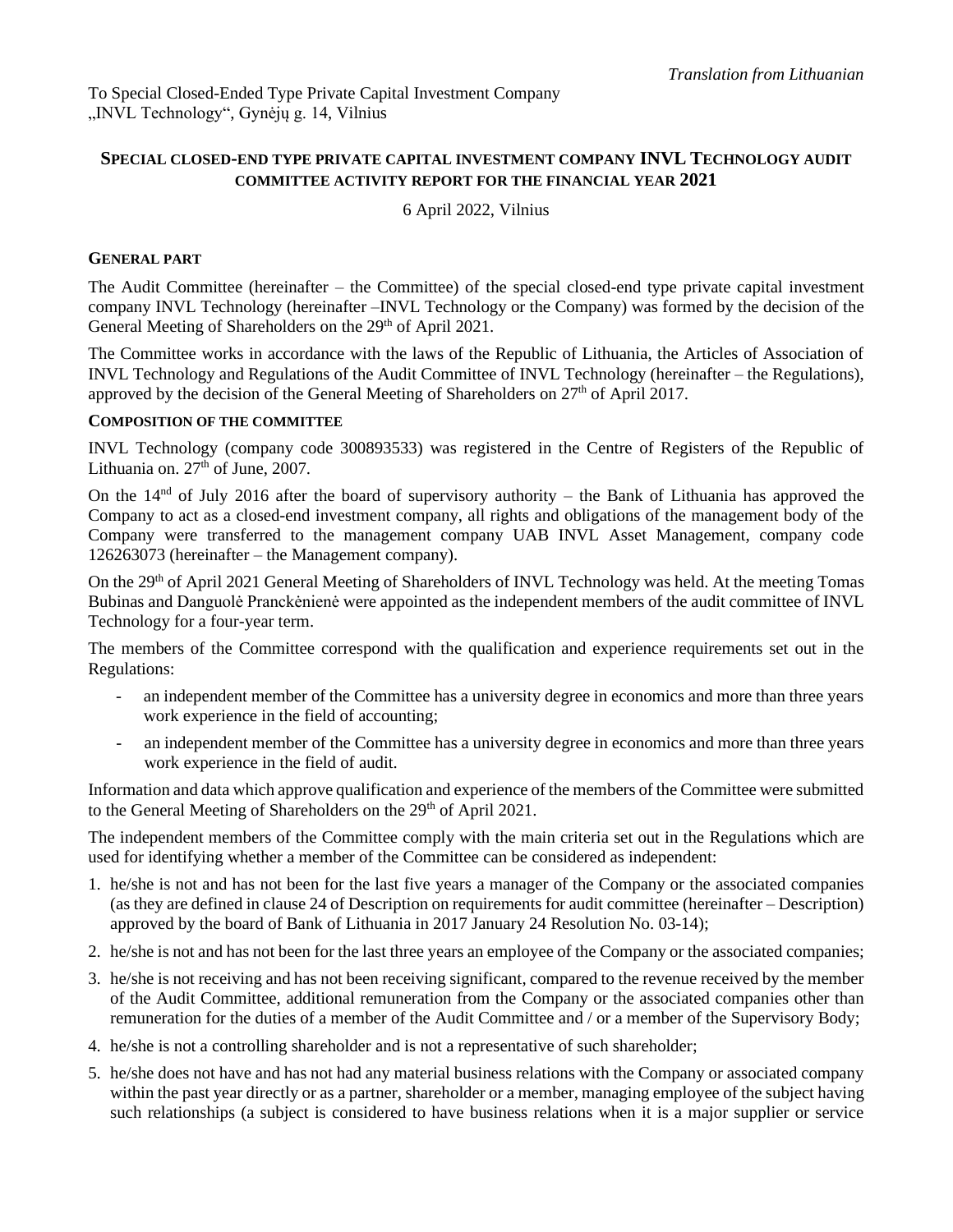provider (including financial, legal, advisory and consulting services), major client or organisation receiving significant part of the income from the Company or its group);

- 6. he/she is not and has not been for the last three years a partner or employee of the current or former external audit company of the Company or the associated companies;
- 7. he/she has not been in the position of a member of the Committee of the Company for over than 12 years;
- 8. he/she is not a close relative to the managers of the Management Company or to any person specified in paragraphs  $1 - 7$  above (a spouse (partner), children (adopted children), parents (adoptive parents), brothers (stepbrothers) and sisters (stepsisters) are considered to be close relatives).

#### **FUNCTIONS AND PROCEDURE OF WORK OF THE COMMITTEE**

The main functions of the Committee:

- 1. to inform the Management Company about the results of the audit of financial statements and explain how this audit has contributed to the credibility of financial statements and what role has been performed therein by the Committee;
- 2. to monitor the financial reporting process and submit recommendations regarding ensuring of the credibility thereof;
- 3. to monitor the effectiveness of the Company's internal quality control and risk management systems affecting the financial statements of the Company and internal audit, without prejudice to the independence of the internal audit;
- 4. to monitor the audit of annual financial statements with a particular focus on its performance, having regard to the deficiencies of the audit of financial statements identified during the inspection of the Company and to the drawn conclusions;
- 5. to review and monitor the independence of auditors and audit companies seeking to avoid conflict of interests;
- 6. to bear responsibility for the carrying out of the procedure of selection of the auditor or the audit company and the submission of a recommendation for the appointment of the auditor or the audit company;
- 7. to submit recommendations to the General Meeting of Shareholders of the Company related to selection, appointment, repeated appointment and revocation of external audit company and terms of agreement with external audit company;
- 8. to monitor and evaluate whether process of the financial statements audit is effective.

The work of the Committee is organized taking into account the specifics of the activity of the Company, external factors and changes in legal environment.

The right of initiative of convoking the meetings of the Committee is held by both members of the Committee. Usually the time of the meetings is combined with discussion of preparation process of financial and audit (including intermediate financial statements) statements.

During the reporting period the Committee discussed all questions collegially.

Managers of the Management Company have cooperated with the members of the Committee, updated on the activity of the Company, provided with detailed information regarding the specific peculiarities of accounting, finance and activity of the Company, informed about methods of settlement for important and unusual transactions when the settlement may be included in accounting in several different ways, provided with other information which is necessary to carry out the functions of the Committee properly.

The Committee has received information regarding all questions of the external audit from the management of the Company on time.

# **THE ACTIVITY OF THE COMMITTEE IN FINANCIAL YEAR 2021**

# **Monitoring of the financial statements' preparation process**

Without prejudice to the responsibility and rights of the administration, management of the Management Company also the external audit company, the Committee *inter alia*, observed the Company's financial statements(including intermediate) preparation process.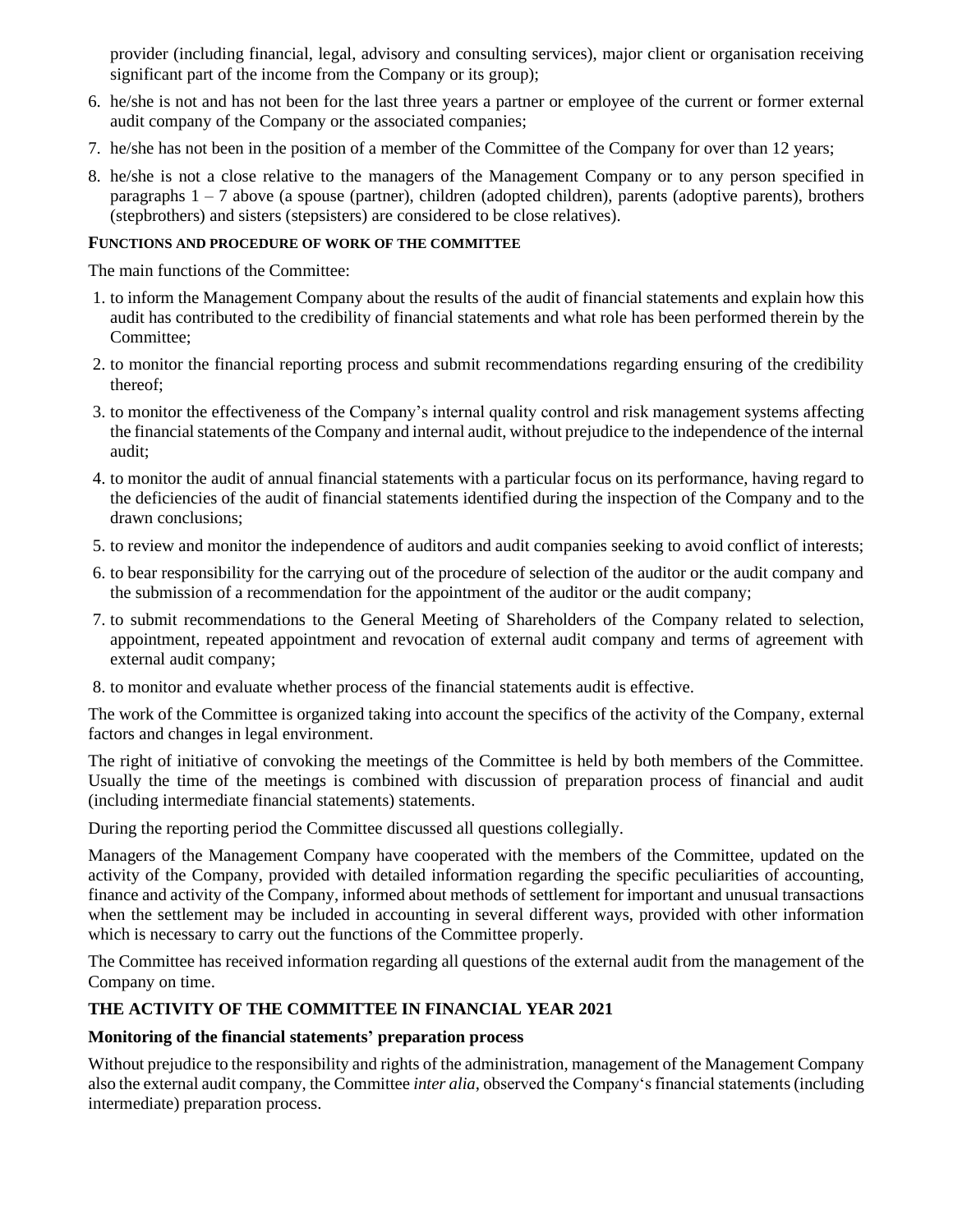The members of the Committee were informed about any possible non-compliance with the accounting policies or problems of disclosure, a regular two-way dialogue between the members of the Committee, and persons, responsible for preparing financial statements took place, information regarding work of independent audit was received.

The Company pays enough attention and resources to ensure timely implementation of all legislative changes governing the preparation of financial statements.

The members of the Committee, after familiarizing with the audited set of annual financial statements for the year 2021 and report for the Committee, hearing from the Chief Financier of the Management Company about the preparation process of the above mentioned statements and problems related with it and discussed with Company's auditors the process of audit and related issues, recommended to the Company's Management Company to submit audited set of annual financial statements for the year 2021 to the General Meeting of Shareholders of the Company, which is held on the 29 April 2022.

# **Monitoring of the efficiency of internal control and risk management systems**

Without prejudice to the rights and responsibility of the administration, management of the Management Company and the external audit company, the Committee monitored the effectiveness of internal control and risk management systems having impact on the financial statements of the Company and assessed the need of internal audit function in the Company.

The Management Company by performing management functions of the Company in year 2021 has ensured the functioning of risk management and internal control instruments.

The main questions of the audit for year 2021 discussed with auditors: (i) estimating the fair value of the investment properties of the Company (ii) preparation of the entire annual financial reports of the Company in XHTML format according to the 17 December 2018 Commission delegated regulation (EU) 2019/815 supplementing Directive 2004/109/EC of the European Parliament and of the Council with regard to regulatory technical standards on the specification of a single electronic reporting format.

# **Independence and objectivity of external auditor and the audit company**

Without prejudice to the rights and responsibility of the administration, management of the Management Company and the external audit company, the Committee *inter alia* monitored the process of external audit.

Management of the Company's Management Company as well as Audit Company provided the members of the Committee with information about the process of external audit of financial statements of year 2021 of the Company.

The Committee reviews and observes an independence of external auditor and the audit company first of all in the point of view of provision of additional services to the audited subject.

The Committee examined received statements of independence of the audit company – that Pricewaterhouse Coopers, UAB remains independent of INVL Technology during performance of financial statements' audit for the year 2021. The members of the Committee confirm that:

a) Rasa Selevičienė and (or) the audit company – PricewaterhouseCoopers, UAB are not directly or indirectly related to the Company and there are no grounds which could harm the independence of the auditor and (or) the audit company.

b) Rasa Selevičienė is considered to be independent of the Company since:

- she is not linked by family with the participants of the Company and/or the subsidiary or its significant subsidiaries, managers, chief accountant or with any other employee of the Company or its significant subsidiaries, who may have a direct and material influence on the drawing up of financial statements, and managing persons of the Company or its significant subsidiaries;
- she is not linked by close family relationship with the Company or its significant subsidiaries participants, according to the audit firm's quality control policies and procedures set out criteria with a significant effect on the Company or its significant subsidiaries, managers, chief accountant (accountant) or any other company or its significant subsidiaries employee who may have a direct and significant influence on the preparation of the financial statements, the persons who are in management positions in the Company or its significant subsidiaries;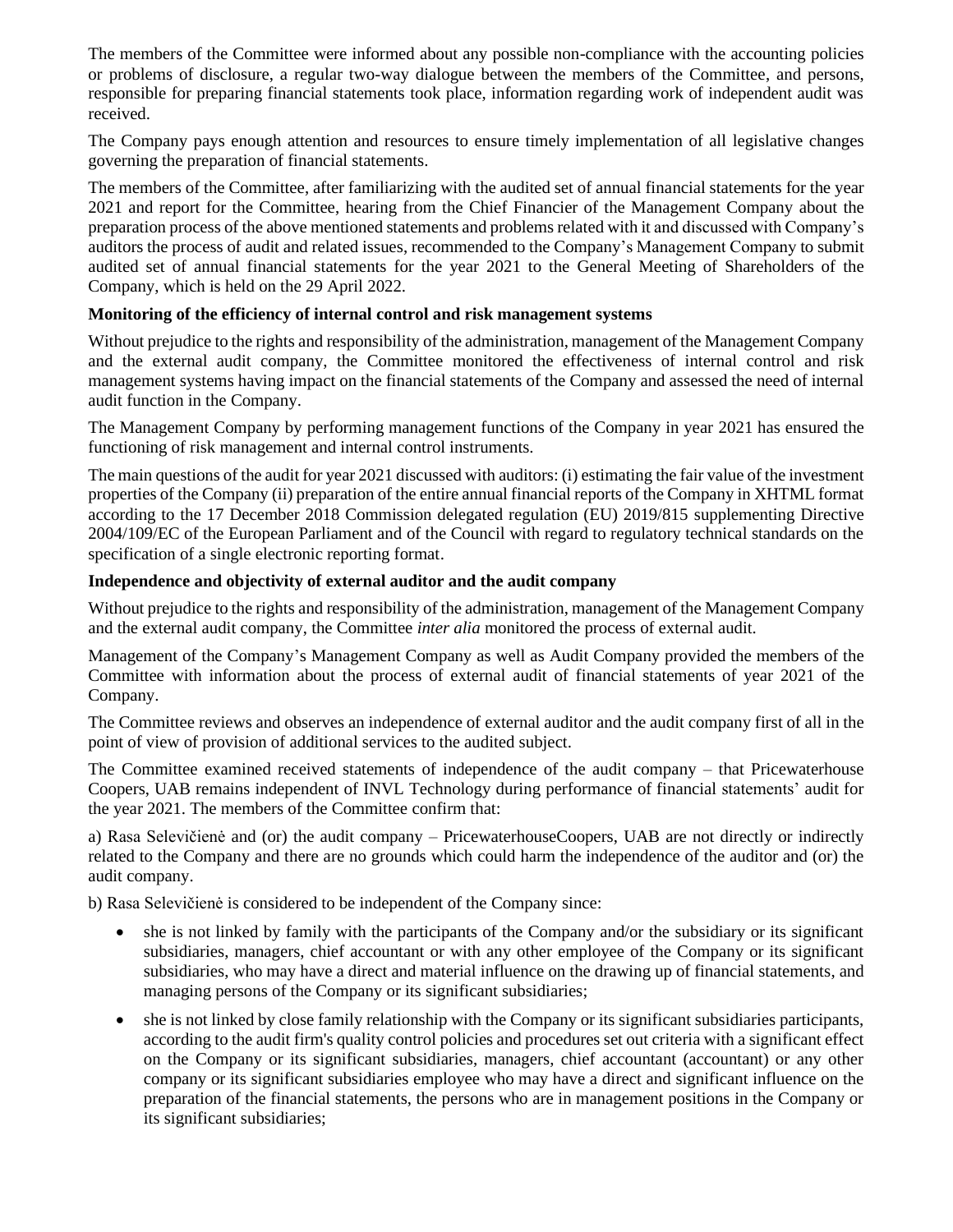- she is not an employee of the Company or its significant subsidiaries and has not been an employee that may have a direct and significant influence on the preparation of the financial statements of the Company or its significant subsidiaries during the period covered by the audited financial statements;
- she is not and has never been a participant of the Company or its significant subsidiaries and has not been a participant of the Company or its significant subsidiaries during the period covered by the audited financial statements;
- she or persons who may have a direct or indirect impact on the results of financial statements do not have financial instruments of the Company, except for interests indirectly held under diversified collective investment schemes;
- she or persons who may have a direct or indirect impact on the results of financial statements do not have financial instruments of any entity associated with the Company, which ownership may cause a conflict of interests or is usually expected to cause it, except for interests indirectly held under diversified collective investment schemes;
- other than grounds specified above does not have and does not receive material and direct benefit of any financial instruments issued, guaranteed or otherwise supported by the Company, except for interests indirectly held under diversified collective investment schemes, including managed funds, and does not participate in any transaction on any financial instrument;
- during the period of carrying out the audit of financial statements of the Company and during the periods covered by the audited financial statements, has not had work, business or other relations which may cause a conflict of interests, as described in the Code of Ethics of Professional Accountants, or is usually expected to cause it;
- she is not influenced by other significant conditions that might affect her independence.

c) PricewaterhouseCoopers, UAB is considered to be independent of the Company and its significant subsidiary companies since:

- neither the Company nor its significant subsidiaries are participants of the audit company;
- the audit company, participants in the audit company and managing persons, except for persons holding management positions who do not provide services to the Company or its significant subsidiaries, are not members of the Company or its significant subsidiaries;
- participants in the audit company and managing persons, other than those in management positions, who do not provide services to the Company or its significant subsidiaries, are not linked by family relationship with the Company or its affiliated subsidiaries or linked by close family relationship with the Company or its significant subsidiaries, according to the criteria established by the audit company's quality control policies and procedures and having a significant influence on the Company or its significant subsidiaries;
- the audit company or persons who may have a direct or indirect impact on the results of financial statements do not have financial instruments of the Company, except for interests indirectly held under diversified collective investment schemes;
- the audit company or persons who may have a direct or indirect impact on the results of financial statements do not have financial instruments of any entity associated with the Company, which ownership may cause a conflict of interests or is usually expected to cause it, except for interests indirectly held under diversified collective investment schemes;
- other than grounds specified above does not have and does not receive material and direct benefit of any financial instruments issued, guaranteed or otherwise supported by the Company, except for interests indirectly held under diversified collective investment schemes, including managed funds, and does not participate in any transaction on any financial instrument;
- during the period of carrying out the audit of financial statements of the Company and during the periods covered by the audited financial statements, has not had work, business or other relations which may cause a conflict of interests, as described in the Code of Ethics of Professional Accountants, or is usually expected to cause it;
- it is not influenced by other significant conditions that might affect its independence.